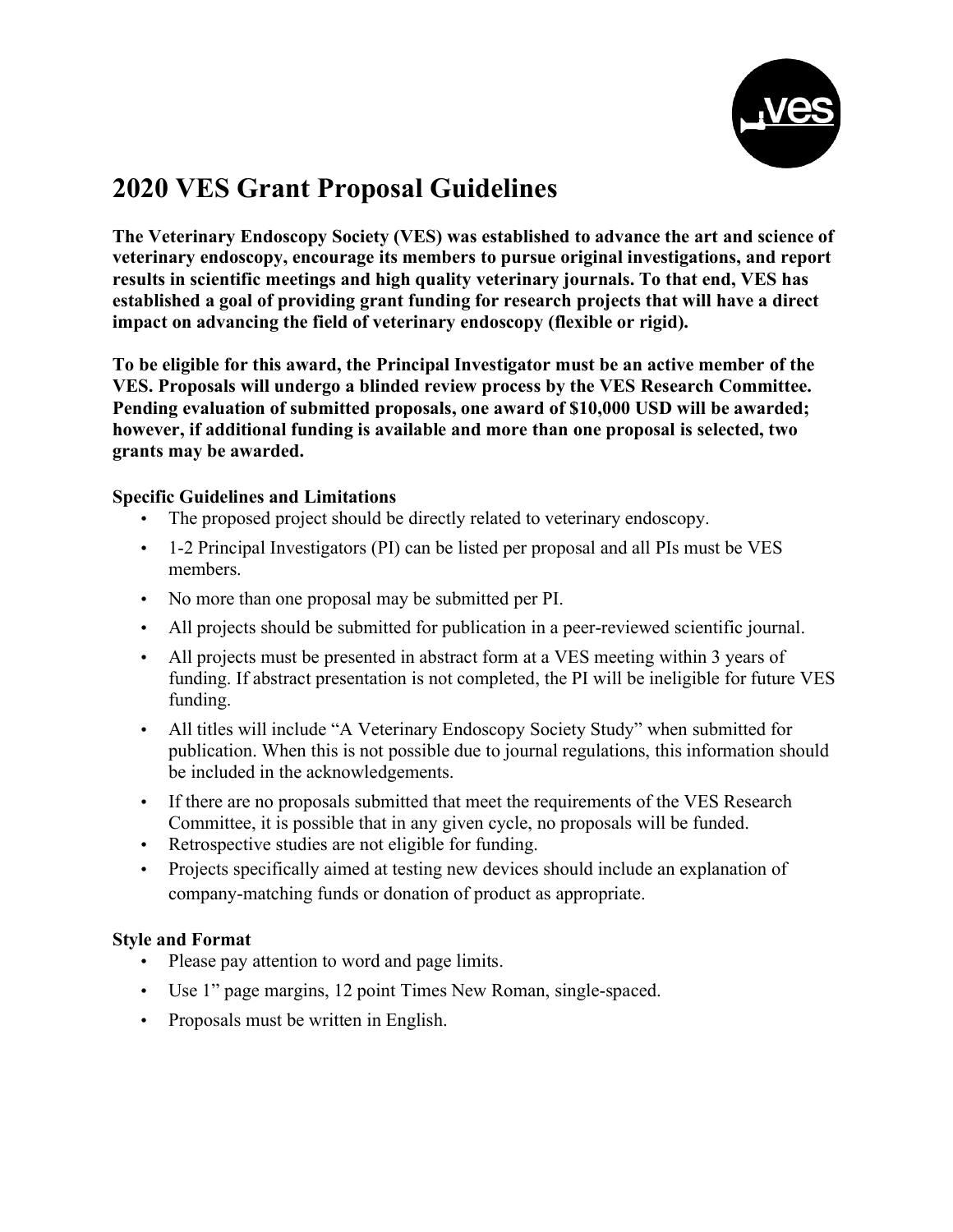

## **2020 VES Grant Proposal Guidelines**

### **Format**

Each proposal must contain the following categories USING THE FORMAT BELOW:

- **Title of Research Project** (not to exceed 10 words)
- **Principal Investigator(s)**, including name and degree(s), title, department (if any), institution or practice, mailing address, phone number, and email address(es)
- **Co-Investigator(s),** including name and degree(s), title, department (if any), and institution or practice
- **Abstract (**250 word maximum**)**
- **Statement of research objectives / hypothesis** (150 word maximum)
- **Background review (**1 page maximum**)**
- **Materials and methods with statistical analysis if appropriate (**3 page maximum**)** o Please include a sample size calculation to power the study at  $80\%$  at  $p=0.05$
- **Significance to veterinary endoscopy (**150 word maximum**)**
- **Potential problems and how to correct them (**150 word maximum**)**
	- $\circ$  If proposal is for a clinical trial for a spontaneously occurring disease, PI must include number of animals treated at their clinic with the condition over the past 3 years.
- **Equipment available** (ok to list, 150 word maximum**)**
- **Timeline (**50 word maximum**)**
	- o Data collection **must** be completed within two (2) calendar years after transfer of funds to PI.
- **Detailed budget (**1/2 page maximum**)**
	- oOutline costs including animals, hospitalization fees, disposable costs, equipment costs, anesthesia fees, procedure/surgical fees, matching funds, etc.
	- oCosts including travel expenses, publication costs, investigator, student or technician salaries, major equipment purchases, and overhead **will not be funded**.
- A current curriculum vitae of the  $PI(s)$

### **IACUC/IRB Approval**

• All prospective clinical studies funded must receive full approval by the facility's Institutional Animal Care and Use Committee (IACUC), or Institutional Review Board (IRB), or equivalent research review entity. If IACUC, IRB or equivalent approval is pending at the time of full proposal submission, proof of subsequent complete approval must be made available before funds will be released for the research project. If an IACUC or an IRB is not possible, the VES research committee can provide guidelines.

**\*\*Incomplete and non-conforming applications will be returned without evaluation**